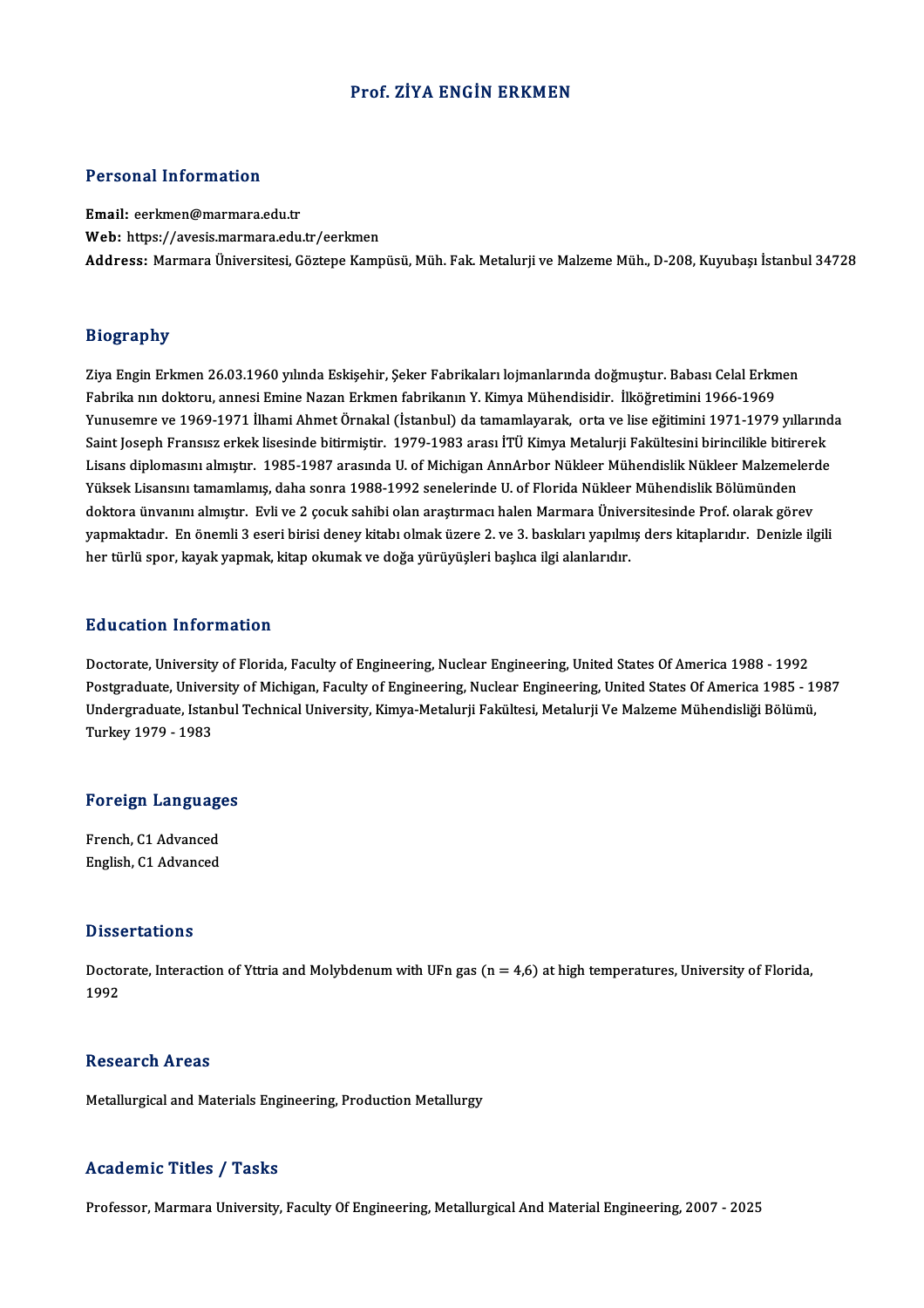Associate Professor, Marmara University, Faculty Of Engineering, Metallurgical And Material Engineering, 2000 - 2007<br>Assistant Professor, Marmara University, Faculty Of Engineering, Metallurgical And Material Engineering, Associate Professor, Marmara University, Faculty Of Engineering, Metallurgical And Material Engineering, 2000 - 2007<br>Assistant Professor, Marmara University, Faculty Of Engineering, Metallurgical And Material Engineering, Assistant Professor, Marmara University, Faculty Of Engineering, Metallurgical And Material Engineering, 1993 - 2000<br>Academic and Administrative Experience

Academic and Administrative Experience<br>Head of Department, Marmara University, Faculty of Engineering, Metallurgical and Material Engineering, 2012 - 2015<br>Head of Department, Marmara University, Faculty of Engineering, Met 110dd omforment, Mammioclael victory Empoliticio<br>Head of Department, Marmara University, Faculty of Engineering, Metallurgical and Material Engineering, 2012 - 2015<br>Head of Department, Marmara University, Faculty of Engine Head of Department, Marmara University, Faculty of Engineering, Metallurgical and Material Engineering, 2001 - 2003<br>Courses

Courses<br>Malzeme Karakterizasyonu , Undergraduate, 2020 - 2021<br>Seremik Malzemeler ve Presse Telmikleri, Undergraduate Seramik Malzemeler ve Proses Teknikleri, Undergraduate, 2020 - 2021<br>Faz Diyagramları, Undergraduate, 2020 - 2021 Malzeme Karakterizasyonu , Undergraduate, 20<br>Seramik Malzemeler ve Proses Teknikleri, Unde<br>Faz Diyagramları, Undergraduate, 2020 - 2021

#### Advising Theses

Advising Theses<br>ERKMEN Z. E. , The production of alumina-titania biocomposite combined with hydroxyapatite (HA), Postgraduate,<br>R.N.U.CÜN(Student), 2014 ERKMEN Z.E., The production of the state of the state of the State State of the State State of the State State of the State State of the State State of the State of the State State of the State State of the State of the St ERKMEN Z. E. , The production of alumina-titania biocomposite combined with hydroxyapatite (HA), Postgraduate,<br>B.NİLGÜN(Student), 2014<br>Erkmen Z. E. , Kayalı E. S. , Ticari inert cam katkılı hidroksiapatit-alümina ve hidrok B.NİLGÜN(Student), 2014<br>Erkmen Z. E. , Kayalı E. S. , Ticari inert cam katkılı hidroksiapat<br>ve karakterizasyonu, Postgraduate, B.BULUT(Student), 2014<br>ERKMEN Z. E., Seremik sanayii bızlı nisirim fırınlarında kullar Erkmen Z. E. , Kayalı E. S. , Ticari inert cam katkılı hidroksiapatit-alümina ve hidroksiapatit-zirkonya kompozitlerin ü<br>ve karakterizasyonu, Postgraduate, B.BULUT(Student), 2014<br>ERKMEN Z. E. , Seramik sanayii hızlı pişiri ve karakterizasyonu, Postgraduate, B.BULUT(Student), 2014<br>ERKMEN Z. E. , Seramik sanayii hızlı pişirim fırınlarında kullanılan rulo ı<br>özelliklerinin belirlenmesi, Postgraduate, S.YORULMAZ(Student), 1998<br>Frimen Z. E., sam f ERKMEN Z. E. , Seramik sanayii hızlı pişirim fırınlarında kullanılan rulo malzemesi müllitin üretimi ve bazı mekanik<br>özelliklerinin belirlenmesi, Postgraduate, S.YORULMAZ(Student), 1998<br>Erkmen Z. E. , cam fiber takviyeli a Erkmen Z. E. , cam fiber takviyeli abc kompozitler ve mekanik özellikleri, Postgraduate, a.çetinkaya(Student), 1996<br>Iury Memberships

Associate Professor Exam, Associate Professor Exam, Konya Teknik Üniversitesi, May, 2019 Associate Professor Exam, Associate Professor Exam, Marmara Üniversitesi, November, 2015 Associate Professor Exam, Associate Professor Exam, Konya Teknik Üniversitesi, May, 2019<br>Associate Professor Exam, Associate Professor Exam, Marmara Üniversitesi, November, 2015<br>Associate Professor Exam, Associate Professo Associate Professor Exam, Associate Professor Exam, Marmara Üniversitesi, November, 2015<br>Associate Professor Exam, Associate Professor Exam, Kütahya Dumlupınar Üniversitesi, May, 2<br>Associate Professor Exam, Associate Profe Associate Professor Exam, Associate Professor Exam, Kütahya Dumlupınar Üniversitesi, I<br>Associate Professor Exam, Associate Professor Exam, İzmir Tınaztepe Üniversitesi, April,<br>Associate Professor Exam, Associate Professor Associate Professor Exam, Associate Professor Exam, Sakarya Üniversitesi, March, 2010<br>Taught Courses And Trainings

Erkmen Z.E., Seramiklerin Karakterizasyonu XRD kullanımı, 1994 - 1994

#### Articles Published in Journals That Entered SCI, SSCI and AHCI Indexes

rticles Published in Journals That Entered SCI, SSCI and AHCI Indexes<br>I. Characterization and bioactivity of hydroxyapatite ZrO 2 composites with commercial inert glass CIG<br>addition  $\frac{1}{100}$  and  $\frac{1}{100}$  and  $\frac{1}{100}$  being  $\frac{1}{100}$  being  $\frac{1}{100}$  being  $\frac{1}{100}$  being  $\frac{1}{100}$  being  $\frac{1}{100}$  being  $\frac{1}{100}$  being  $\frac{1}{100}$  being  $\frac{1}{100}$  being  $\frac{1}{100}$  being  $\frac{1}{100$ Characterization and bioactivity of hydroxyap:<br>addition<br>berrak b., DEMİRKOL N., ERKMEN Z. E. , KAYALI E. S.<br>EPONTIERS OF EUNDAMENTAL AND COMPUTATION

addition<br>berrak b., DEMİRKOL N., ERKMEN Z. E. , KAYALI E. S.<br>FRONTIERS OF FUNDAMENTAL AND COMPUTATIONAL PHYSICS, vol.631, pp.166-172, 2015 (Journal Indexed in<br>SCL Evnanded) berrak b., DEM<br>FRONTIERS OF<br>SCI Expanded)<br>Production of FRONTIERS OF FUNDAMENTAL AND COMPUTATIONAL PHYSICS, vol.631, pp.166-172, 2015 (Journ<br>SCI Expanded)<br>II. Production of hydroxylapatite based titania biocomposite as porous bone-like scaffold<br>CETINER P. N. ERKMEN 7. E

SCI Expanded)<br>Production of hydroxylap:<br>CETİNER B.N., ERKMEN Z.E.<br>Archives of Materials Science CETINER B. N. , ERKMEN Z. E.<br>Archives of Materials Science and Engineering, vol.65, pp.66-71, 2014 (Journal Indexed in SCI Expanded)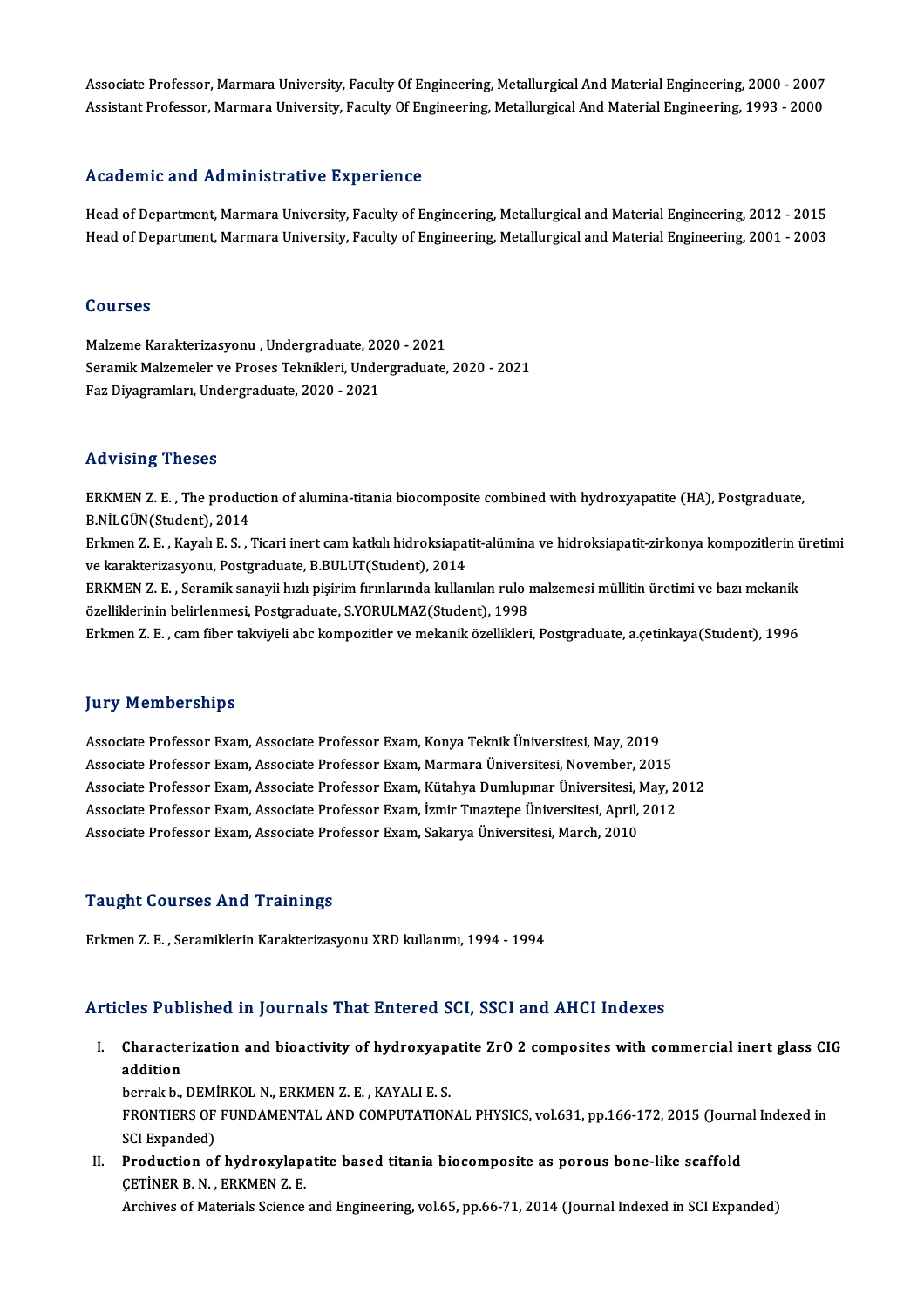| III.  | 2 B Ertuğ B N Çetiner G Sadullahoğlu H Gökçe Z E Erkmen M L Öveçoglu The effect of mechanical<br>alloying on the microhardness and fracture thoughness of BaTiO3 |
|-------|------------------------------------------------------------------------------------------------------------------------------------------------------------------|
|       | ERTUĞ B., ÇETİNER B. N., SADULLAHOĞLU G., GÖKÇE H., ERKMEN Z. E., ÖVEÇOĞLU L.                                                                                    |
|       | Acta Physica Polonica A, vol.123, pp.188-190, 2013 (Journal Indexed in SCI)                                                                                      |
| IV.   | Production and Characterization ofBioglass®-Titania Reinforced Hydroxylapatite Composite<br>CETINER B. N., ERKMEN Z. E.                                          |
| V.    | Key Engineering Materials, vol.493, pp.566-571, 2012 (Journal Indexed in SCI Expanded)                                                                           |
|       | Microstructural morphologies of slag based glass ceramics nucleated with5 wt Cr2O3 and 5 wt<br>Cr203 5 wt TiO2                                                   |
|       | ERKMEN Z. E., ÇATAKLI E., ÖVEÇOĞLU L.                                                                                                                            |
|       | EURO CERAMICS VII, PT 1-3, vol.2062, pp.863-866, 2008 (Journal Indexed in SSCI)                                                                                  |
| VI.   | Creep of Hard Porcelain During Firing                                                                                                                            |
|       | YILMAZ S., ERKMEN Z. E.                                                                                                                                          |
|       | American Ceramic Society Bulletin, vol.86, 2007 (Journal Indexed in SCI)                                                                                         |
| VII.  | Improvement on the slip casting of Bayer-processed alumina                                                                                                       |
|       | TAMBAŞ T., ERKMEN Z. E., Oezgen S.                                                                                                                               |
|       | AMERICAN CERAMIC SOCIETY BULLETIN, vol.86, no.2, pp.9201-9213, 2007 (Journal Indexed in SCI)                                                                     |
| VIII. | Sintering of Syntetic Hydroxyapatite Zirconia Compacts                                                                                                           |
|       | Genç Y., OKTAR F. N., ERKMEN Z. E., GÖLLER G., Derya T., Toykan D., Haybat H.                                                                                    |
|       | Key Engineering Materrials, vol.264268, pp.2087-2090, 2004 (Journal Indexed in SCI Expanded)                                                                     |
| IX.   | Sintering effect on mechanical properties of enamel derived andsynthetic hydroxyapatite zirconia<br>composites                                                   |
|       | GENÇ Y., OKTAR F. N., ERKMEN Z. E., GÖLLER G., TOYKAN D., HAYBAT H.                                                                                              |
|       | EURO CERAMICS VIII, PTS 1-3, vol.264, pp.1961-1964, 2004 (Journal Indexed in SCI Expanded)                                                                       |
| X.    | The effect of heat treatment on the morphology of D-Gun sprayed hydroxyapatite coatings                                                                          |
|       | <b>ERKMEN Z E</b>                                                                                                                                                |
|       | JOURNAL OF BIOMEDICAL MATERIALS RESEARCH, vol.48, no.6, pp.861-868, 1999 (Journal Indexed in SCI)                                                                |
| XI.   | A Study on the Reaction of Yttria in Flowing Uranium Hexafluoride UF6 Gas at 900 oC<br>ERKMEN Z.E.                                                               |
|       | Journal of Nuclear Materials, vol.257, pp.152-161, 1999 (Journal Indexed in SCI)                                                                                 |
| XII.  | Effect of Al2O3 additions on the thermal expansion behavior of aLi2O ZnO SiO2 glass ceramic<br>TOPLAN N., ERKMEN Z. E., DEMIRKESEN E.                            |
|       | JOURNAL OF THE AMERICAN CERAMIC SOCIETY, vol.82, pp.3619-3621, 1999 (Journal Indexed in SSCI)                                                                    |
| XIII. | Performance of molybdenum with UF4 at high temperatures as a wall material for space reactors<br>ERKMEN Z. E., Anghaie S.                                        |
|       | METALLURGICAL AND MATERIALS TRANSACTIONS A-PHYSICAL METALLURGY AND MATERIALS SCIENCE, vol.28,<br>no.10, pp.2123-2128, 1997 (Journal Indexed in SCI)              |
| XIV.  | INTERACTION OF YTTRIA WITH URANIUM FLUORIDE GASES (UF(N), N=4, 6) AT HIGH-<br><b>TEMPERATURES</b>                                                                |
|       | ERKMEN Z.E., anghaie s.                                                                                                                                          |
|       | JOURNAL OF THE AMERICAN CERAMIC SOCIETY, vol.77, no.6, pp.1624-1632, 1994 (Journal Indexed in SCI)                                                               |
|       |                                                                                                                                                                  |

## Articles Published in Other Journals

- I. Designing an indoor/outdoor particle filter integrated with solar panels Süleymanoğlu F.,ÖzüdoğruE., İriE.,ERKMENZ.E. Seramik Türkiye, pp.96-103, 2017 (Other Refereed National Journals) Süleymanoğlu F., Özüdoğru E., İri E., ERKMEN Z. E.<br>Seramik Türkiye, pp.96-103, 2017 (Other Refereed National Journals)<br>II. Characteristics and Biocompatibility of the HA basedTwo Ternary Biocomposites<br>PHI UT B. ERKMEN Z. E
- Seramik Türkiye, pp.96-103, 2017 (Oth<br>Characteristics and Biocompatibil<br>BULUT B., ERKMEN Z. E. , KAYALI E. S.<br>Kay Engineering Materials vol 720. nn BULUT B., ERKMEN Z. E. , KAYALI E. S.<br>Key Engineering Materials, vol.720, pp.130-140, 2017 (Refereed Journals of Other Institutions)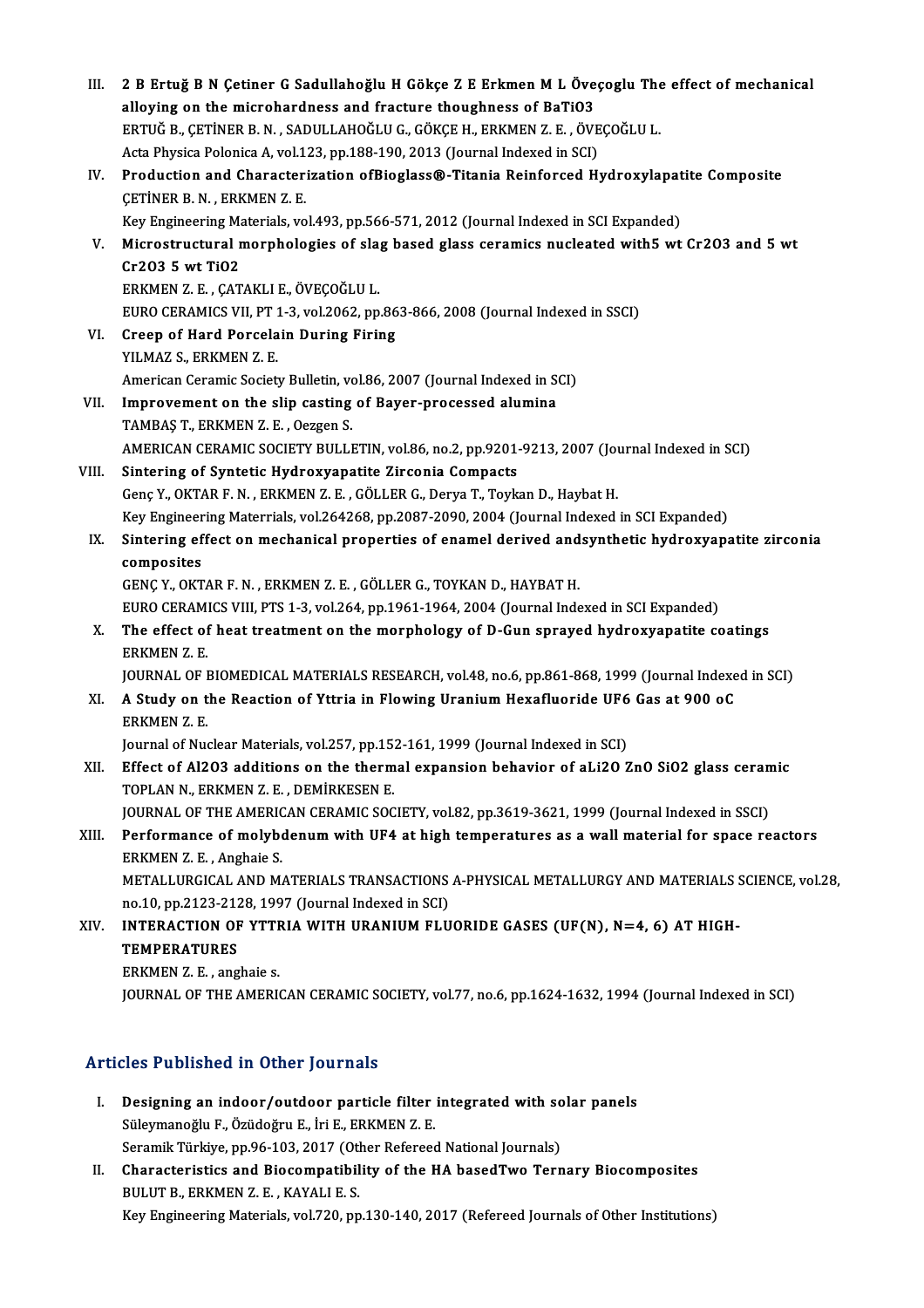III. Production and Characterization of Alumina Titania Biocomposite<br>CETINED B.N. EDVMEN 7 E Production and Character:<br>CETİNER B.N., ERKMEN Z.E.<br>AIB Conference Proceedings Production and Characterization of Alumina Titania Biocom<sub>l</sub><br>ÇETİNER B. N. , ERKMEN Z. E.<br>AIP Conference Proceedings, vol.1653, 2015 (Non-Refreed Journal) AIP Conference Proceedings, vol.1653, 2015 (Non-Refreed Journal)<br>Books & Book Chapters

- ooks & Book Chapters<br>I. Modern Fizik Takviyeli Malzeme Karakterizasyonu ve Temel İlkeleri<br>Friman Z.E. Friman Z.E. Erkmen<br>Erkmen Z.E., Erkmen Z.E.<br>Nobel Yaum Değitim, Ankal Modern Fizik Takviyeli Malzeme<br>Erkmen Z. E. , Erkmen Z. E.<br>Nobel Yayın Dağıtım, Ankara, 2019<br>Coromia Brosessing Teshniques Erkmen Z. E. , Erkmen Z. E.<br>Nobel Yayın Dağıtım, Ankara, 2019<br>II. Ceramic Processing Techniques Laboratory Book<br>Erlmen Z. E. Erlmen Z. E.
- Nobel Yayın Dağıtım, Ankal<br>Ceramic Processing Tec<br>Erkmen Z. E. , Erkmen Z. E.<br>Marmara Üniversitesi Yayı Ceramic Processing Techniques Laborato<br>Erkmen Z. E. , Erkmen Z. E.<br>Marmara Üniversitesi Yayınevi, İstanbul, 2016<br>Ceramia Processing Techniques Laborato Erkmen Z. E. , Erkmen Z. E.<br>Marmara Üniversitesi Yayınevi, İstanbul, 2016<br>III. Ceramic Processing Techniques Laboratory Book including the determination of basic<br>thermedunamic constants
- Marmara Üniversitesi Yayınevi, İstanbul, 2016<br>Ceramic Processing Techniques Laborate<br>thermodynamic constants<br>ERKMEN Z. E. Ceramic Pro<br>thermodyna:<br>ERKMEN Z. E.<br>Manmara Üni: thermodynamic constants<br>ERKMEN Z. E.<br>Marmara Üniversitesi Yayınevi, İstanbul, 2016<br>Conamia Mataniala and Prasoscing Phase I ERKMEN Z. E.<br>Marmara Üniversitesi Yayınevi, İstanbul, 2016<br>IV. Ceramic Materials and Processing Phase Equilibria Physical Modelling in Electron Microscopy<br>Framination Questions and Angware
- Marmara Üniversitesi Yayınevi, İstanbul, 2<br>Ceramic Materials and Processing Ph<br>Examination Questions and Answers<br>ERKMEN 7-E Ceramic Mat<br>Examination<br>ERKMEN Z. E.<br>Valm Vaungli Examination Questions and Answers<br>ERKMEN Z. E.<br>Yalın Yayıncılık, 2016 ERKMEN Z.E.<br>Yalın Yayıncılık, 2016<br>V. Metalurji ve Malzeme Mühendisleri için Faz Diyagramları<br>Frkmen Z.E., Erkmen Z.E.
- Yalın Yayıncılık, 2016<br>Metalurji ve Malzeme M<br>Erkmen Z.E. , Erkmen Z.E.<br>Marmara Ünivarsitesi Yayı Metalurji ve Malzeme Mühendisleri için F<br>Erkmen Z. E. , Erkmen Z. E.<br>Marmara Üniversitesi Yayınevi, İstanbul, 2015<br>Matalurii ve Malzeme Mühendiliği için Faı Erkmen Z. E. , Erkmen Z. E.<br>Marmara Üniversitesi Yayınevi, İstanbul, 2015<br>VI. Metalurji ve Malzeme Mühendiliği için Faz Diyagramları<br>ERKMEN Z. E. Marmara Üniversitesi Yayınevi, İstanbul, 2015
- MarmaraÜniversitesiYayınevi, İstanbul,2015

## Refereed Congress / Symposium Publications in Proceedings

- efereed Congress / Symposium Publications in Proceedings<br>I. Characteristics and Biocompatibility of the Hydroxyapatite Based Two Ternary Biocomposites<br>PULUTE ERKMENZE, KAYALLES BULUT B., ERKMEN Z. E., KAYALI E. S. Characteristics and Biocompatibility<br>BULUT B., ERKMEN Z. E. , KAYALI E. S.<br>BIOCERAMICS28, 18 - 21 October 2016<br>Production and Characterization of BİOCERAMİCS28, 18 - 21 October 2016
- II. Production and Characterization of Alumina Titania biocomposite CETINER B. N., ERKMEN Z. E. APMAS2014,24 -27April2014,pp.1-7
- CETINER B. N. , ERKMEN Z. E.<br>APMAS 2014, 24 27 April 2014, pp.1-7<br>III. Comparison of Microstructural and Mechanical Properties of Hydroxyapatite-ZrO2 Composites with<br>Commorcial Inert Class Addition APMAS 2014, 24 - 27 April 2014, pp.1<br>Comparison of Microstructural a<br>Commercial Inert Glass Addition<br>Pulut B. DEMİRKOL N. ERKMEN 7 E Comparison of Microstructural and Mechani<br>Commercial Inert Glass Addition<br>Bulut B., DEMİRKOL N., ERKMEN Z. E. , Kayali E. S.<br>1st International Multidisciplinery Microscopy Cot Commercial Inert Glass Addition<br>Bulut B., DEMİRKOL N., ERKMEN Z. E. , Kayali E. S.<br>1st International Multidisciplinary Microscopy Congress (INTERM), Antalya, Turkey, 10 - 13 October 2013, vol.154, Bulut B., DEI<br>1st Internati<br>pp.241-246 pp.241-246<br>Patent

Patent<br>Erkmen Z. E. , Pres ve ısıtma yöntemiyle toz materyalleri birleştiren küresel kalıp yapılanması, Patent, CHAPTER C<br>Chamistuv Matallurgy, The Invention Registration Number: TP201505250P, Standard Registration, 2019 r acente<br>Erkmen Z. E. , Pres ve ısıtma yöntemiyle toz materyalleri birleştiren küresel kalıp yapılanması, Patent, CHAI<br>Chemistry; Metallurgy, The Invention Registration Number: TR201505250B , Standard Registration, 2018<br>Fr Erkmen Z. E. , Pres ve ısıtma yöntemiyle toz materyalleri birleştiren küresel kalıp yapılanması, Patent, CHAPTER C<br>Chemistry; Metallurgy, The Invention Registration Number: TR201505250B , Standard Registration, 2018<br>Erkmen Chemistry; Metallurgy, The Invention Registration Number: TR201505250B , Standard Registration, 2018<br>Erkmen Z. E. , Öğütme alaşımlama ve ısıl işlem gerçekleştiren bir tertibat, Patent, CHAPTER C Chemistry; Metallurgy, The<br>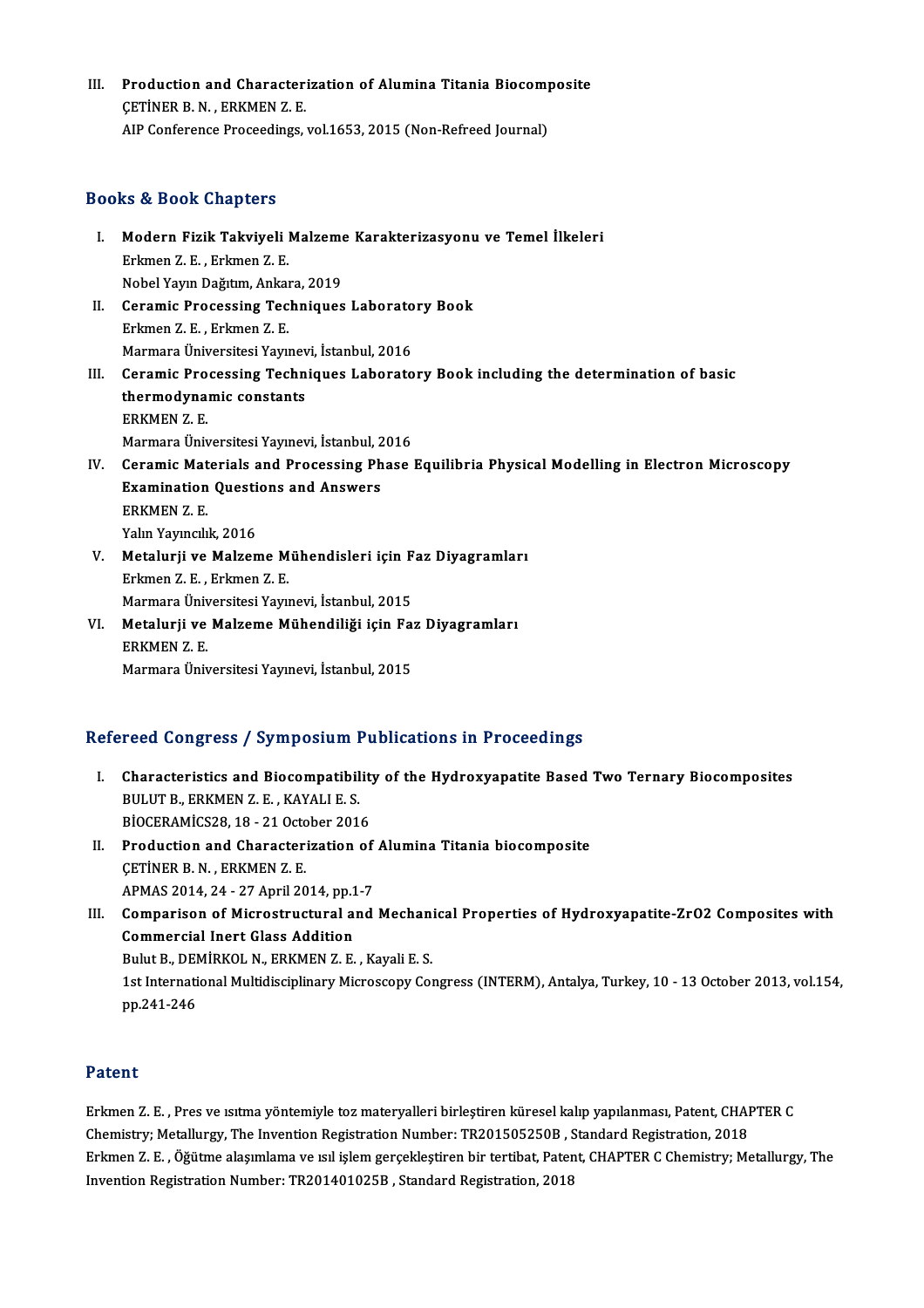## Activities in Scientific Journals A<mark>ctivities in Scientific Journals</mark><br>seramik türkiye, First Editor, 2013 - 2019

## seramik türkiye, First Editor, 2013 - 2019<br>Memberships / Tasks in Scientific Organizations

Memberships / Tasks in Scientific Organizations<br>Türkiye Seramik Derneği, Member of Science Committee, 1993 - Continues, Turkey<br>TAEK (Türkiye Atom Enerijsi Kurumu), Member 2011, 2015 Türkiye Seramik Derneği, Member of Science Committee, 1993<br>TAEK (Türkiye Atom Enerjisi Kurumu), Member, 2011 - 2015 TAEK (Türkiye Atom Enerjisi Kurumu), Member, 2011 - 2015<br>Scientific Refereeing

Scie**ntific Refereeing**<br>TUBITAK Project, 1501 - Industry R & D Projects Support Program, Porland Porselen San. ve Tic. A.Ş., Turkey, September<br>2017 2010<br>2017<br>2017 TUBITAK Project, 1501 - Industry R & D Projects Support Program, Porland Porselen San. ve Tic. A.Ş., Turkey, September<br>2017<br>TUBITAK Project, 1501 - Industry R & D Projects Support Program, Kaleseramik Çanakkale Kalebodur S 2017<br>TUBITAK Project, 1501 - Industry R & D Projects Support Program, Kaleseramik Çanakkale Kalebodur Seramik San. A.Ş.,<br>Turkey, June 2016 TUBITAK Project, 1501 - Industry R & D Projects Support Program, Kaleseramik Çanakkale Kalebodur Seramik San. A.Ş.,<br>Turkey, June 2016<br>Turkey, April 2015 Turkey, June 2016<br>TUBITAK Project, 1!<br>Turkey, April 2015<br>TUBITAK Project 1! TUBITAK Project, 1501 - Industry R & D Projects Support Program, Kale Seramik Çanakkale Kalebodur Seramik San. A<br>Turkey, April 2015<br>TUBITAK Project, 1501 - Industry R & D Projects Support Program, Serapool Porselen Sanayi Turkey, April 2015<br>TUBITAK Project, 1501 - Industry R & D Projects Support Program, Serapool Porselen Sanayi ve Tic. A.Ş., Turkey, May<br>2013 TUBITAK Project, 1501 - Industry R & D Projects Support Program, Serapool Porselen Sanayi ve Tic. A.Ş., Turkey, May<br>2013<br>TUBITAK Project, 1507 - TÜBİTAK SME R&D Start Support Program, Kar Porselen Sanayi ve Tic. Limited Şi 2013<br>TUBITAK Project<br>December 2012<br>TUBITAK Project TUBITAK Project, 1507 - TÜBİTAK SME R&D Start Support Program, Kar Porselen Sanayi ve Tic. Limited Şirketi, Turkey<br>December 2012<br>TUBITAK Project, 1501 - Industry R & D Projects Support Program, Serapool Porselen Sanayi ve December 2012<br>TUBITAK Project, 1501 - Industry R & D Projects Support Program, Serapool Porselen Sanayi ve Tic. A.Ş., Turkey, June<br>2012 TUBITAK Project, 1501 - Industry R & D Projects Support Program, Serapool Porselen Sanayi ve Tic. A.Ş., Turkey, Ju<br>2012<br>TUBITAK Project, 1507 - TÜBİTAK SME R&D Start Support Program, İznik Çini ve Seramikleri Sanayi ve Tic 2012<br>TUBITAK Project, 1507<br>Turkey, January 2012<br>TTCV, Kalenorselen A TUBITAK Project, 1507 - TÜBİTAK SME R&D Start<br>Turkey, January 2012<br>TTGV, Kaleporselen A.Ş., Turkey, December 2008<br>TUBITAK Project, 1501 - Industry B.& D Projects S Turkey, January 2012<br>TTGV, Kaleporselen A.Ş., Turkey, December 2008<br>TUBITAK Project, 1501 - Industry R & D Projects Support Program, Kaleseramik Çanakkale Kalebodur Seramik A.Ş.,<br>Turkey, May 2008 TTGV, Kaleporselen A.Ş., Turkey, December 2008 TUBITAK Project, 1501 - Industry R & D Projects Support Program, Kaleseramik Çanakkale Kalebodur Seramik A.Ş.,<br>Turkey, May 2008<br>TUBITAK Project, 1001 - Program for Supporting Scientific and Technological Research Projects, Turkey, May 2008<br>TUBITAK Project, 100<br>Turkey, March 2008<br>TUBITA*V* Project 150 TUBITAK Project, 1001 - Program for Supporting Scientific and Technological Research Projects, Marmara University<br>Turkey, March 2008<br>Turkey, November 2007<br>Turkey, November 2007 Turkey, March 2008<br>TUBITAK Project, 1501 - Industry R & D Projects Support Program, Kaleporselen Çanakkale Kalebodur Seramik A.Ş.,<br>Turkey, November 2007

## Scientific Consultations

Kaleseramik Çanakkale Kalebodur Seramik San. A.Ş., Other, Marmara University, Faculty Of Engineering, Metallurgical Berentinie Gensurtations<br>Kaleseramik Çanakkale Kalebodur Seramik San.<br>And Material Engineering, Turkey, 2017 - 2018<br>Kan Berselan Senari ve Berselan Tis Ltd. Sinkati Kaleseramik Çanakkale Kalebodur Seramik San. A.Ş., Other, Marmara University, Faculty Of Engineering, Metallurgical<br>And Material Engineering, Turkey, 2017 - 2018<br>Kar Porselen Sanayi ve Porselen Tic Ltd. Şirketi, Other, Mar

And Material Engineering, Turkey, 2017 - 2<br>Kar Porselen Sanayi ve Porselen Tic Ltd. Şii<br>Material Engineering, Turkey, 2012 - 2012<br>Serangel Perselen Sanayi ve Tic A.S. Other Kar Porselen Sanayi ve Porselen Tic Ltd. Şirketi, Other, Marmara University, Faculty Of Engineering, Metallurgical An<br>Material Engineering, Turkey, 2012 - 2012<br>Serapool Porselen Sanayi ve Tic. A.Ş., Other, Marmara Universi

Material Engineering, Turkey, 2011<br>Serapool Porselen Sanayi ve Tic. A<br>Engineering, Turkey, 2010 - 2012<br>Kalanarselan A.S. Other Marmara Serapool Porselen Sanayi ve Tic. A.Ş., Other, Marmara University, Faculty Of Engineering, Metallurgical And Material<br>Engineering, Turkey, 2010 - 2012<br>Kaleporselen A.Ş., Other, Marmara University, Faculty Of Engineering, Me

Engineering, Turkey, 2010 - 2012<br>Kaleporselen A.Ş., Other, Marmara University, Faculty Of Engineering, Metallurgical And Material Engineering, Turkey,<br>2008 - 2009

### **Tasks In Event Organizations**

Erkmen Z. E., 8. International European Ceramic Congress, Scientific Congress, İstanbul, Turkey, Temmuz 2003